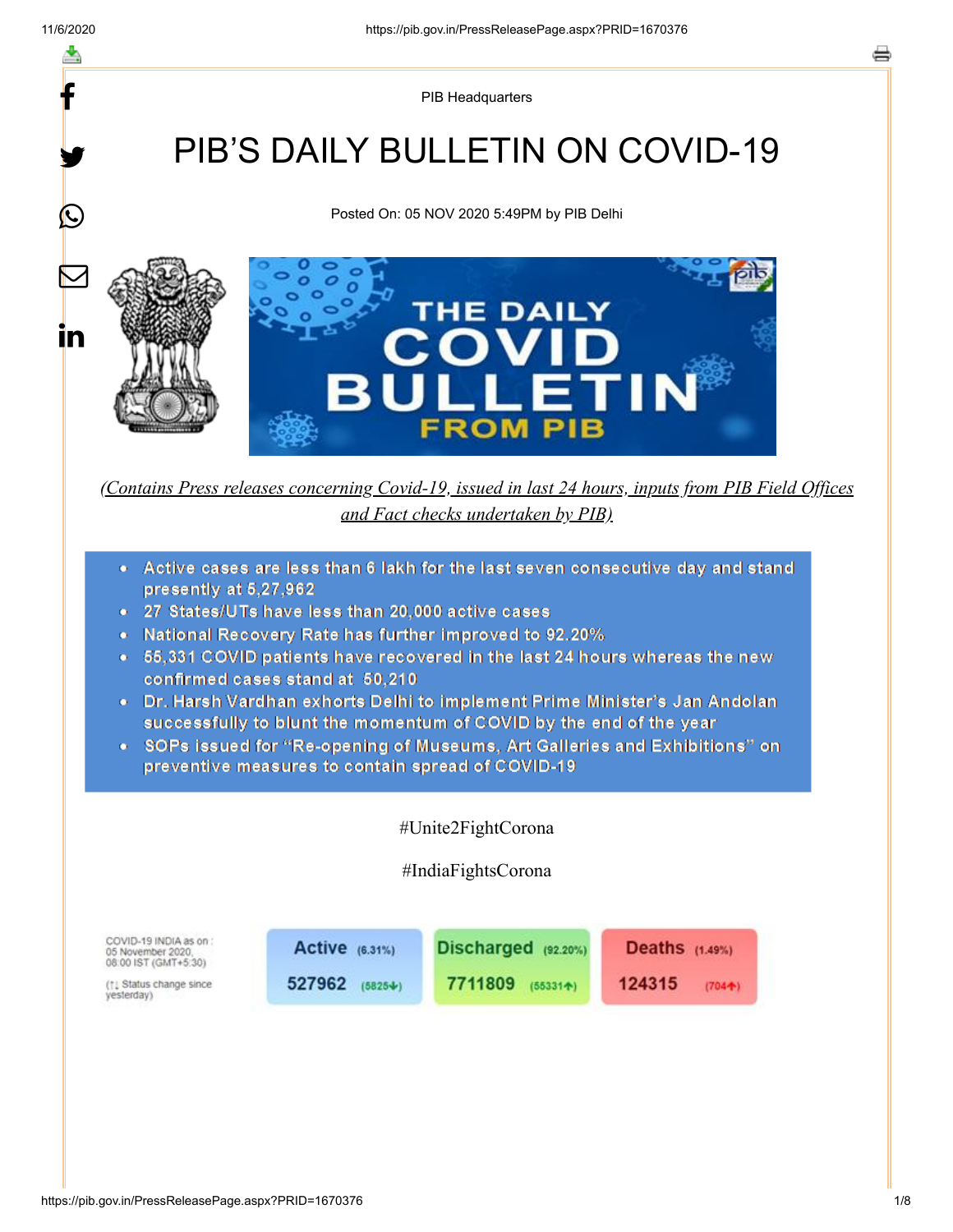|     |                                              | <b>COVID-19 Tracker</b><br>As on 5 November 2020, till 8AM |                 |                                       |                                      |  |
|-----|----------------------------------------------|------------------------------------------------------------|-----------------|---------------------------------------|--------------------------------------|--|
| (L) | <b>Total</b><br>83,64,086 (450,210)<br>Cases |                                                            |                 |                                       |                                      |  |
|     |                                              | Recovered 77,11,809 (92.20%)                               | ▲ 55,331        |                                       |                                      |  |
| in  | Active                                       | 5,27,962 (6.31%)                                           | 95,825          | < 2000                                | <b>Active Cases</b><br>2000 - 20,000 |  |
|     | <b>Deaths</b>                                | 1,24,315 (1.49%)                                           | ▲ 704           | 20,000 - 50,000<br>1,00,000<br>Deaths | 50,000 - 1,00,000                    |  |
|     | <b>States' Cases (Highest)</b>               |                                                            | Recovered (%)   | Active (%)                            | Deaths (%)                           |  |
|     | Maharashtra                                  | 16,98,198 (45,505)                                         | 15,40,005 (91%) | 1,13,645 (7%)                         | 44,548 (2.6%)                        |  |
|     | Karnataka                                    | 8,35,773 (43,377)                                          | 7,88,780 (94%)  | 35,712 (4%)                           | 11,281 (1.3%)                        |  |

| Maharashtra          | 16,98,198 (▲5,505)             | (15,40,005 (91%) | 1, 13, 645 (7%) | 44,548 (2.6%)               |
|----------------------|--------------------------------|------------------|-----------------|-----------------------------|
| Karnataka            | 8,35,773 (43,377)              | 7,88,780 (94%)   | 35,712 (4%)     | 11,281(1.3%)                |
| Andhra Pradesh       | 8,33,208 (42,477)              | 8,05,026 (97%)   | 21,438 (3%)     | 6,744(0.8%                  |
| <b>Tamil Nadu</b>    | 7,34,429 (42,487)              | 7,04,031 (96%)   | 19,154 (3%)     | 11,244 (1.5%)               |
| <b>Uttar Pradesh</b> | 4,89,502 (42,167)              | 4,59,722 (94%)   | 22,676 (5%)     | 7,104 (1.5%)                |
| Kerala               | 4,59,646 ( $\triangle$ 8,516)  | 3,72,951 (81%)   | 85,108 (19%)    | 1,587 (0.3%)                |
| Delhi                | 4,09,938 ( $\triangle$ 6,842)  | 3,65,866 (89%)   | 37,369 (9%)     | 6,703 (1.6%)                |
| <b>West Bengal</b>   | 3,89,576 ( $\triangle$ 3,987)  | 3,46,262 (89%)   | 36,246 (9%)     | 7,068 (1.8%)                |
| Odisha               | 2,95,889 ( $\triangle 1,474$ ) | 2,82,073 (95%)   | 12,452 (4%)     | 1,364 (0.5%)                |
| Telangana            | 2,45,682 (41,539)              | 2,25,664 (92%)   | 18,656 (8%)     | 1,362 (0.6%)                |
| <b>Bihar</b>         | 2,18,605 (4402)                | 2,11,398 (97%)   | 6,094 (3%)      | $1,113(0.5\%)$              |
| Assam                | 2,07,741 ( $\triangle$ 380)    | 1,98,697 (96%)   | 8,110 (4%)      | 934 (0.4%)                  |
| Rajasthan            | 2,03,990 (41,770)              | 1,85,722 (91%)   | 16,323 (8%)     | 1,945(1.0%                  |
| <b>Chhattisgarh</b>  | 1,94,499 ( $\triangle$ 2,262)  | 1,69,410 (87%)   | 22,773 (12%)    | 2,316(1.2%)                 |
| Gujarat              | 1,76,446 (4975)                | 1,60,333 (91%)   | 12,376 (7%)     | 3,737 (2.1%)                |
| Madhya Pradesh       | 1,74,091 ( $\triangle$ 707)    | 1,63,250 (94%)   | 7,854 (5%)      | 2,987 (1.7%)                |
| Haryana              | 1,74,082 ( $\triangle$ 1,952)  | 1,58,136 (91%)   | 14,110 (8%)     | 1,836(1.1%                  |
| Punjab               | 1,35,313 (4527)                | 1,26,583 (94%)   | 4,471 (3%)      | $\blacksquare$ 4,259 (3.1%) |
| <b>Jharkhand</b>     | 1,03,188 ( $\triangle$ 301)    | 97,480 (94%)     | 4,814 (5%)      | 894 (0.9%)                  |
| Jammu & Kash         | 96,700 (A512)                  | 89,254 (92%)     | 5,935 (6%)      | 1,511(1.696)                |

\* A indicates increase in the number in the last 24 hrs

\* 'Recovered' and 'Active' bar plots (for states) are to scale; the 'Deaths' plot is NOT to scale

@COVIDNewsByMIB

### India maintains a steady trajectory of sustained fall in Active Cases, 27 States/UTs have less than 20,000 Active Cases,10 States account for 78% of total Active Cases

India continues to report a steady trend of declining active cases. The active cases are less than 6 lakh for the last seven consecutive day and stand presently at **5,27,962.** The active cases are now only **6.31%** of the total positive cases of the country. Following the national trend, 27 States/UTs have less than 20,000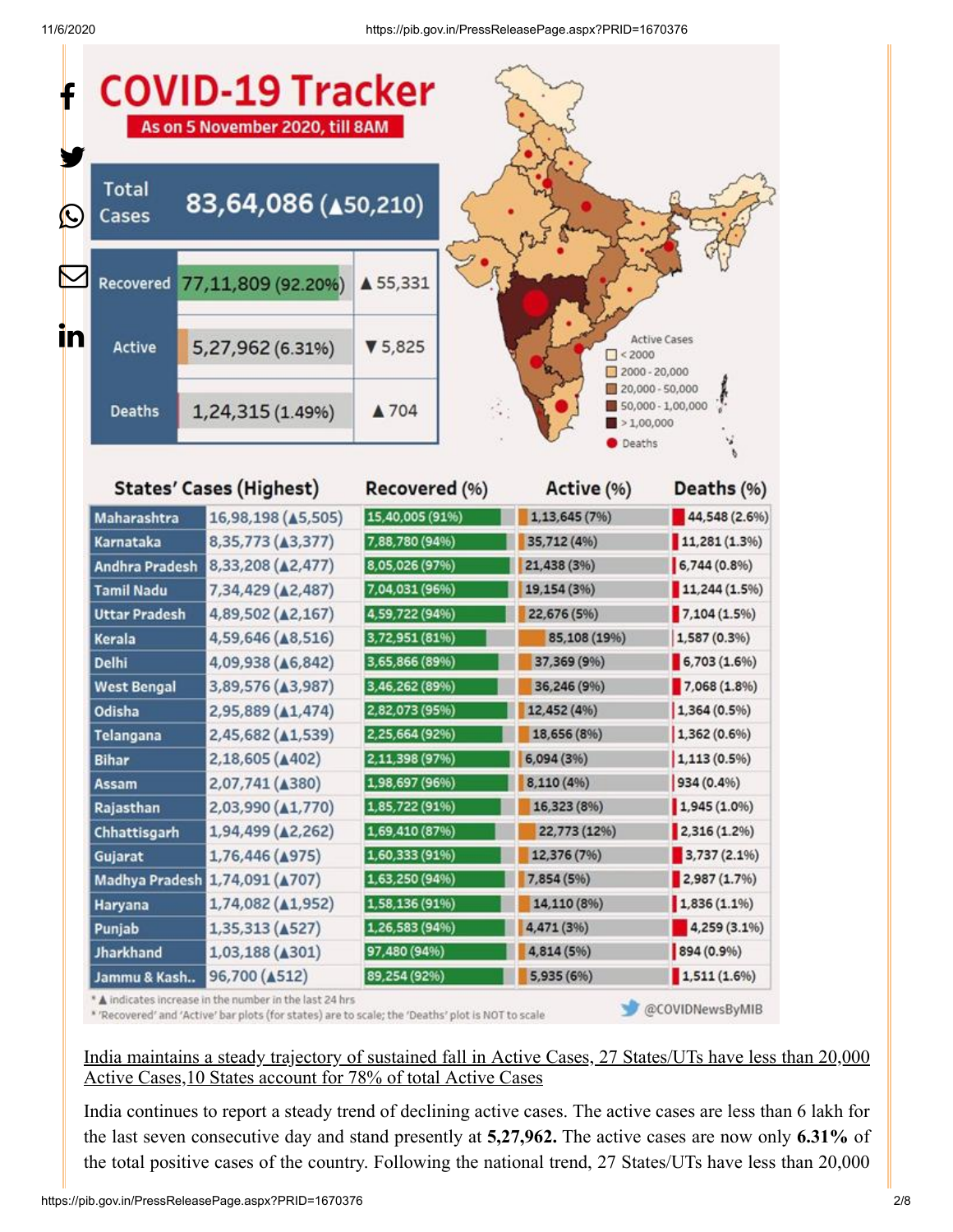active cases. 10 States/UT account for **78% of the total active cases** in the country. Maharashtra, Kerala, Delhi and West Bengal together account for more than 51% of the active cases. The declining trend of the active cases is complemented by the unbroken increase, day on day number of recovered cases. The total recovered cases stand at **7,711,809**. The gap between Recovered cases and Active cases has reached nearly 72 **lakh (71,83,847).** The national Recovery Rate has further improved to **92.20%. 55,331** COVID patients have recovered and discharged in the last 24 hours whereas the new confirmed Cases stand at **50,210. 82%** of the new recovered cases are observed to be concentrated in 10 States/UTs. Maharashtra, Kerala and Karnataka have contributed the maximum to the single day recoveries with more than 8,000 recoveries. They together account for **more than 45%** of the new recovered cases. Figure than 8,000 recoveries. They together account for **more than 45%** of the new recovered cases.<br>**19%** of the new cases are found concentrated in 10 States and UTs.Kerala continues to be the State reporting a very high number of new cases with more than 8,000 cases followed by Delhi with more than **n**6,000 cases. **704** case fatalities have been reported in the past 24 hours. Of these, ten States/UT account for **nearly 80%** of the new deaths. More than **42%** of new fatalities reported are from Maharashtra alone (300 deaths). f

[For details:](https://pib.gov.in/PressReleseDetail.aspx?PRID=1670307)

### "Let's end it by 2020":Dr. Harsh Vardhan exhorts Delhi to implement Prime Minister's *Jan Andolan* successfully to blunt the momentum of COVID by the end of the year

Dr. Harsh Vardhan, Union Minister of Health and Family Welfare today interacted with Sh. Anil Baijal, Lt. Governor, Delhi and Sh. Satyendra Kumar Jain, Delhi Health Minister in presence of senior officials, Mayors, Municipal Commissioners and District Magistrates of Delhi. Lauding Prime Minister Sh. Narendra Modi for starting the *Jan Andolan* to make the last citizen aware of the virtues of wearing masks, physical distancing and hand washing, Dr. Harsh Vardhan highlighted that the whole of government approach has helped the country curb the COVID crisis effectively.Dr. Harsh Vardhan expressed particular concern over the surge in number of cases and the high positivity rate in the North, Central, North East, East, North West and South East districts of Delhi. The Union Minister was also informed in this respect that Delhi continues to have a highly skewed RAT to RT-PCR ratio - 77% of the tests are RAT based while RT-PCR comprises only 23% of the total tests.Noting that false negative results might give way to complacency among the COVID infected, he pressed for mandatory testing of all RAT negative persons if they develop ILI/SARI symptoms afterwards.

### **[For details:](https://pib.gov.in/PressReleseDetail.aspx?PRID=1670366)**

## Dr. Harsh Vardhan reviews COVID19 preparedness and measures for ensuring COVID Appropriate Behaviour in Karnataka

Dr. Harsh Vardhan, Union Minister of Health & Family Welfare held a meeting through video conferencing to review COVID-19 preparedness and measures for ensuring COVID Appropriate Behaviour with Dr. K.Sudhakar, Health and Medical Education Minister, Karnataka and other senior officials of the State Government yesterday.

Expressing satisfaction over India's progress in combating Corona, Dr. Harsh Vardhan said, "We will soon be completing a journey of 10 months in fighting Corona. The country is now witnessing substantial improvements in COVID parameters. The number of cases and deaths are in a declining phase. The active cases have been substantially reduced. The Recovery Rate of India has surpassed 92%. The Case Fatality Rate is also declining and stands at 1.49%. With over 2000 labs, the testing capacity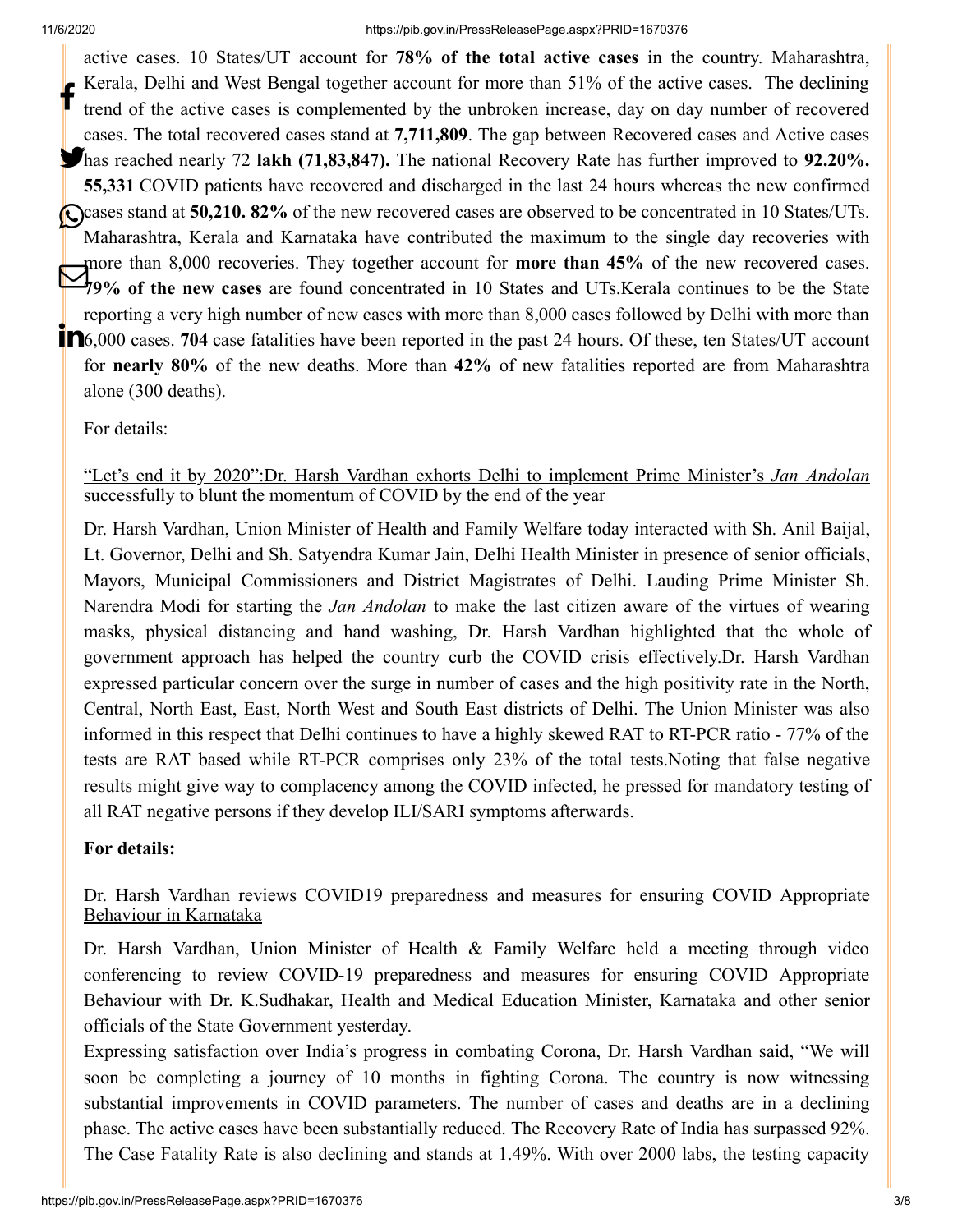has also increased", he said. Urging people across the country to follow the clarion call of Hon. Prime Minister as part of the 'Jan Andolan', the Union Health Minister urged people to follow COVID appropriate behaviour. He said, "In the coming festival and winter season, the virus poses potential threats. It becomes very important to follow COVID Appropriate Behaviour to cut the transmission of Virus. Whenever there is a laxity in following basic precautionary measures, the country has suffered." f

#### [For details:](https://pib.gov.in/PressReleseDetail.aspx?PRID=1670183)  $\left(\cup\right)$

## ECI to host International Election Visitors Programme 2020 for Bihar Legislative Assembly Elections 05-07 November 2020)

The Election Commission of India is organizing an International Virtual Election Visitors Programme 2020 (IEVP) for foreign Election Management Bodies (EMBs)/Organisations from 05-07 Nov 2020, in the context of the ongoing Bihar Legislative Assembly Elections. Bihar has an electorate of over 72 million, one of the largest in the world to vote so far amid the COVID19 pandemic. This provides an opportunity to share best practices and experience of the conduct of our poll process during the pandemic period. Delegates from over 40 countries across the world and 3 international organizations have been invited to participate in the IEVP 2020. The Programme for IEVP 2020 comprises an online briefing session today which would provide to the participants an overview of the large canvas of Indian electoral process, the new initiatives taken by ECI on voter facilitation, transparency and accessibility of electoral system; and ECI's response to the changing needs of training and capacity building.

[For details:](https://pib.gov.in/PressReleseDetail.aspx?PRID=1670205)

Ministry of Culture issues SOPs for "Re-opening of Museums,Art Galleries and Exhibitions" on preventive measures to contain spread of COVID-19

Based on the Unlock 5.0 Guidelines of MHA, and after taking into consideration suggestions received from various stakeholders in the culture and creative industry, Ministry of Culture has issued detailed SOPs for "Re-opening of Museums, Art Galleries and Exhibitions " on preventive measures to contain spread of COVID-19. These guidelines contain Standard Operating Procedures to be followed by the management of museums, art galleries and exhibitions (both temporary and permanent), as well as the visitors to these spaces. Comprehensive guidelines have been issued for adequate cleaning, purchase of tickets and for ensuring safety of visitors and staff at museums, exhibitions and art galleries. It is clarified that no museums and/or art galleries shall re-open inside containment zones. Further, State/UT Governments may consider proposing additional measures as per their field assessment. The National Directives for COVID-19 Management and the relevant guidelines issued by the Ministry of Home Affairs, Ministry of Health & Family Welfare, State/UT Governments, etc. shall be strictly complied with during all activities and operations. These guidelines shall come into effect immediately, and shall continue to be in effect until further orders. While the museums, exhibitions and art galleries under Ministry of Culture would be reopened from 10 November, 2020 onwards, others can be reopened as per convenience and in tune with relevant State/city /local laws, rules and regulations/unlock guidelines in force.

### **[For details:](https://pib.gov.in/PressReleseDetail.aspx?PRID=1670360)**

### **INPUTS FROM PIB FIELD OFFICES**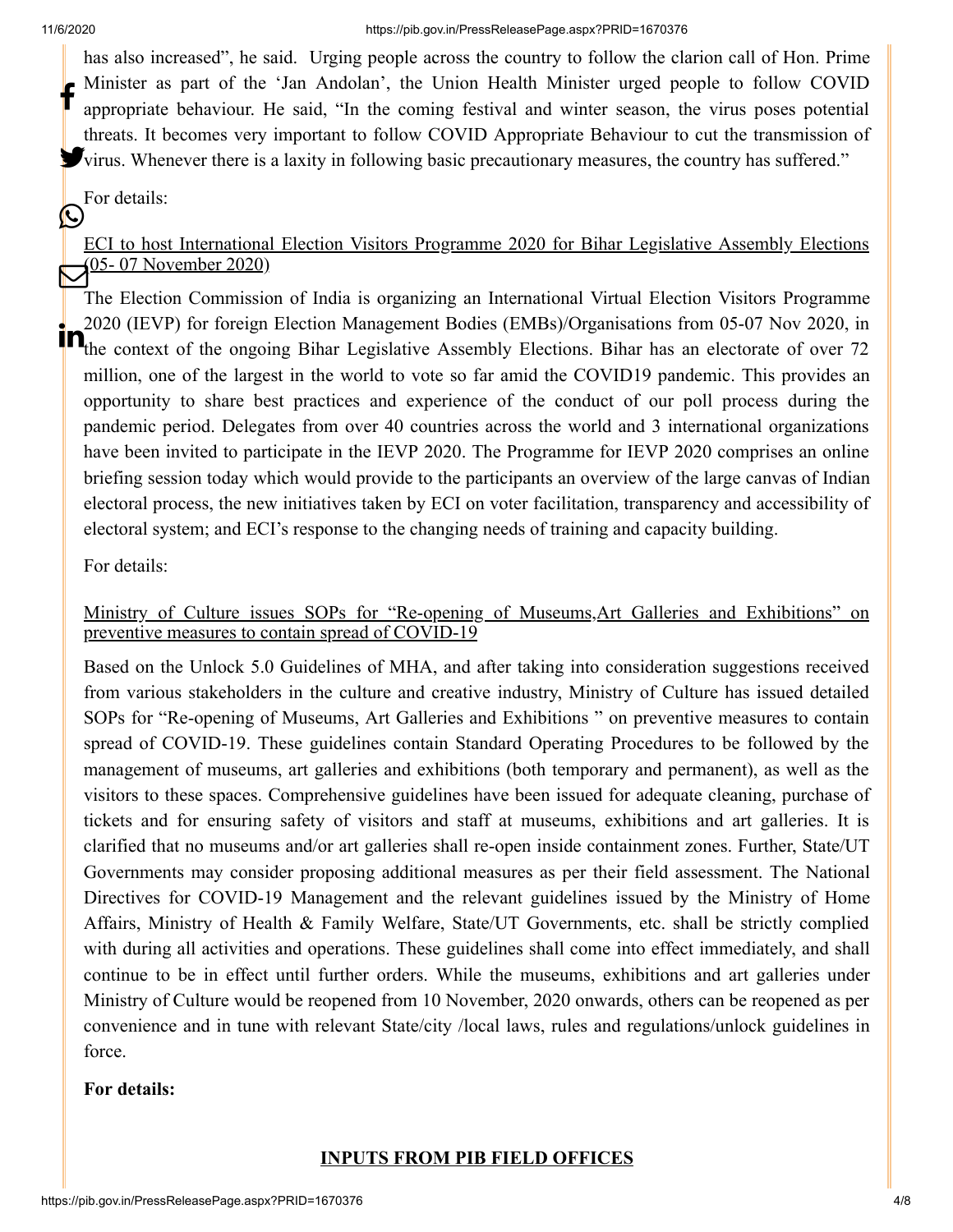y.

 $\bigcirc$ 

 $\boxtimes$ 

<u>in</u>

- Arunachal Pradesh: One more patient died due to COVID-19 in Arunachal Pradesh; death toll mounts to 43. Currently, 1,645 active positive cases in the state. Recovery rate from COVID-19 is now 88.86 percent.
- Assam: In Assam, 380 new cases detected out of 29,026 tests conducted with positivity rate of 1.31% while 655 patients discharged. Total cases 2,07,741, recovered 95.64% & active cases 3.90%.

Manipur: Manipur to take up new measures for dealing with COVID-19 related issues as confirmed tally crosses 19,500 cases.

- Meghalaya: In Meghalaya, total Active Cases are 959, total recovered cases  $8752 \&$  new cases 60.
- Mizoram: 101 new cases push Mizoram's COVID-19 tally to 2,893. Male population accounts for 77% of COVID-19 cases in Mizoram.A 78 year old female COVID-19 patient died at ZMC in Mizoram this morning. This is the second COVID-19 mortality in the state.
- Nagaland:Nagaland's COVID-19 total reaches 9207, 2 more deaths reported. Active cases are 1,143 and recovered 7,934.
- Sikkim: With 29 new Covid cases, active tally is 240 in Sikkim. So far, 3,657 persons in Sikkim have recovered from Coronavirus while 73 personshave succumbed to the contagion.The total COVID-19 number inSikkim stands at 4,093.
- Kerala: State Health Minister K.K. Shylaja has urged people to observe self-lock down to curb the rampant spread of Covid-19 in the state. She also cautioned the public to take maximum precautions in the backdrop of ensuing civic polls in the state. Meanwhile, the Kerala High Court has rejected the plea for postponing the local body polls in view of the Covid situation in the state. The petitioner, an independent MLA, P.C. George said he will approach the Apex Court through an appeal. New Zealand's first India origin Minister Priyanka Radhakrishnan, who has roots in Kerala has hailed the state government's efforts in containing the virus. In an interview to a Malayalam news channel she said the state undertook sincere steps in the fight against the pandemic.
- Tamil Nadu: The State government, which recently announced the reopening of schools for Classes 9, 10, 11 and 12, has gone back on the decision; it said a consultation would be held with the parents of students and the representatives of parent-teacher associations on November 9 before a further decision is taken. Chief Minister Edappadi K. Palaniswami wrote to his counterparts in Odisha and Rajasthan urging them to reconsider the decision to ban the sale and bursting of firecrackers in these State this Deepavali season, in order to protect the livelihood of people from Tamil Nadu involved in the fireworks industry. Fisheries Minister D. Jayakumar said that the State government has declined permission for the BJP's proposed 'Vel Yatra' only to ensure that there was no second or third Covid-19 wave in Tamil Nadu; he warned that if anyone violated the restrictions, the law would take its course.
- Karnataka: The "Bengaluru Technological Summit-2020" which is all set to be held virtually for the first time has seen an overwhelming response from industry and experts than ever before despite the Covid-19 pandemic. Prime Minister Narendra modi will inaugurate the conference, said the Deputy Chief Minister Dr C.N.Ashwatha Narayana, who is also the Minister for IT. Meanwhile Primary Education Minister Suresh Kumar said that no decision has been taken yet with regard to re-opening of schools in the State.
- Andhra Pradesh: State Education Minister Adimulapu Suresh said tough measures have been initiated to prevent spread of coronavirus in government schools. Mr Suresh said that the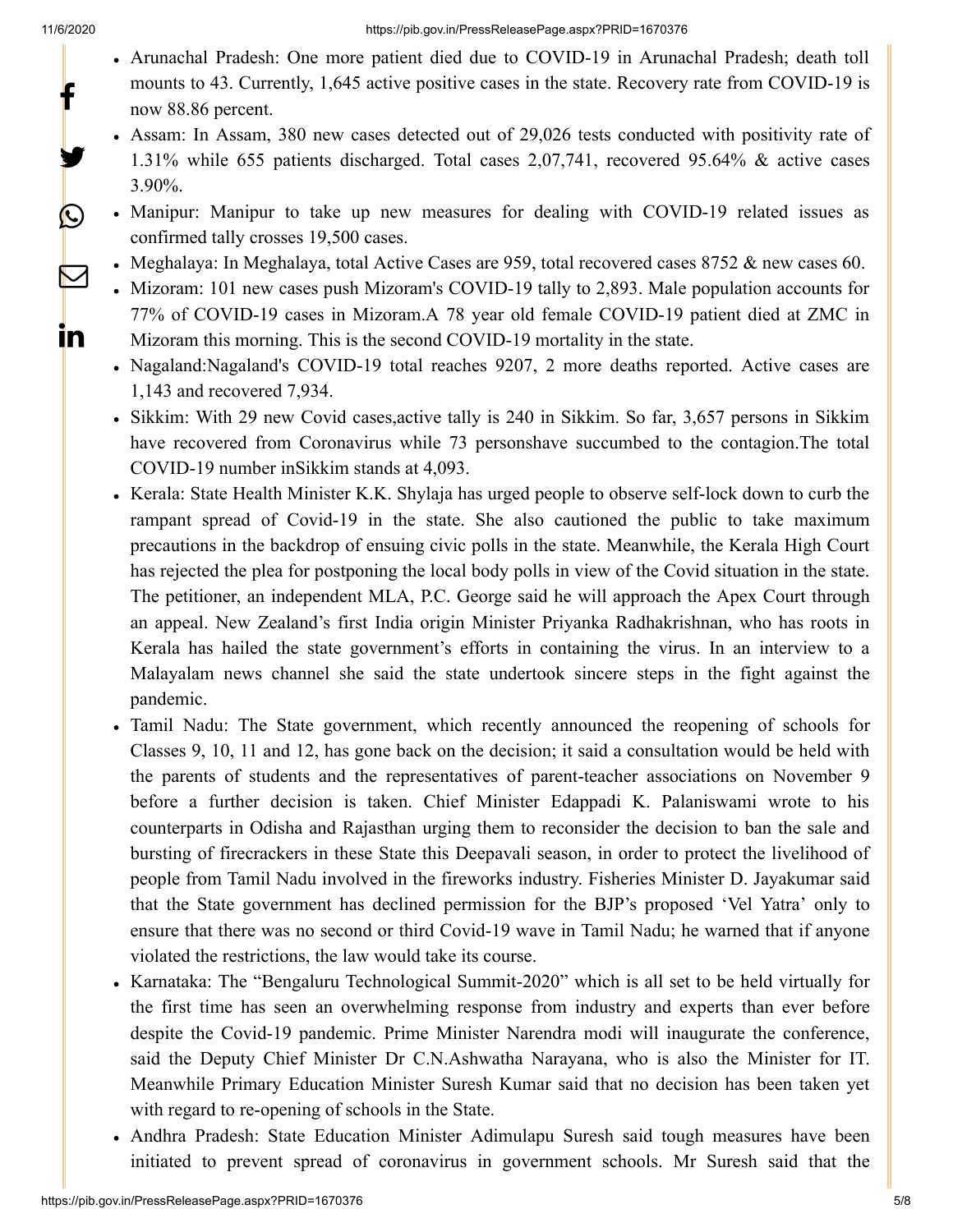y.

 $\bm{\mathcal{Q}}$ 

 $\mathbf{\nabla}$ 

in

management of classes 9, 10 will be reviewed after three weeks and a decision would be taken in view of the number of cases being reported. He asserted that precautionary measures are being implemented following Covid guidelines. The government will distribute free ration to sex workers in the state, as many of them are struggling to make the ends meet due to Covid-19 pandemic. Supreme Court, earlier, had directed all states to distribute free rations to sex workers and submit the details of the operation. Meanwhile, the total coronavirus positive cases in Andhra Pradesh increased to 8,33,208 with the addition of 2477 on Wednesday, but the overall infection positivity rate dropped below 10 per cent after about four months.

- Telangana: 1539 new cases, 978 recoveries & 5 deaths reported in the last 24 hours; out of 1539 cases, 285 cases reported from GHMC. Total cases: 2,45,682; Active cases: 18,656; Deaths: 1362; Discharges: 2,25,664 with a recovery rate of 91.85 per cent. Anticipating a second wave, the state health authorities have directed district medical health officers (DMHOs) to look out for possible super-spreaders of the virus; 11 districts have seen a sharp increase of Covid-19 cases over the last seven days.
- Maharashtra : The Maharashtra Government has permitted opening of Cinema Halls and Theatres in the state with 50 per cent capacity. With no big ticket releases line up during the Covid pandemic, the business prospects for cinemas are looking bleak. Meanwhile, Maharashtra recorded a recovery rate of 90.68%. The number of active cases in the state has dropped to 1.12 lakhs.
- Gujarat : The tally of coronavirus cases in Gujarat rose to 1,76,608 with 975 fresh cases being reported on Wednesday, the state health department said. With six fatalities, including three in Ahmedabad, two in Surat and one in Vadodara, the state''s COVID-19 death toll went up to 3,740, it said. At the same time, the number of recoveries outnumbered new cases, with 1,022 patients getting discharged in the day, the department said.Total number of recovered cases in Gujarat increased to 1,60,470 which pushed up the state's recovery rate to 90.86 per cent.
- Rajasthan : Rajasthan reported 1,770 new Covid cases, pushing the overall case count to 2.03 lakhs. Maximum new cases, that is, 320 patients tested positive on Wednesday from Jaipur, followed by 185 patients from Jodhpur and then 179 from Bikaner. The number of active cases in the state is 16,323
- Madhya Pradesh : In Madhya Pradesh, more than 30 lakh tests have been conducted in the state so far while around 700 new cases were reported in the past 24 hours. The state also reported 884 recoveries. The positivity rate in the state has come down to around 2.6 per cent.

### **FACT CHECK**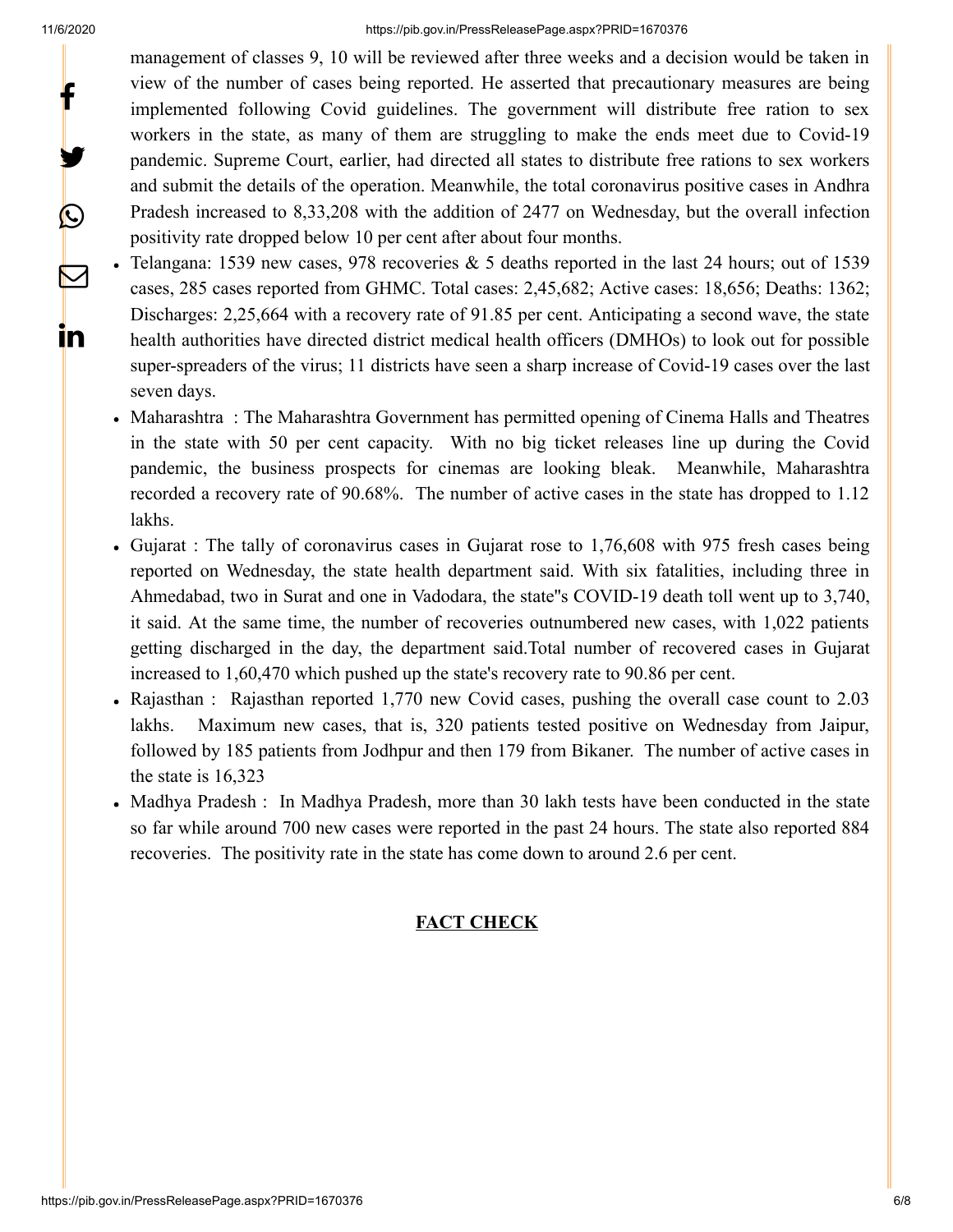y.

C

 $\bm{\nabla}$ 

<u>in</u>

11/6/2020 https://pib.gov.in/PressReleasePage.aspx?PRID=1670376